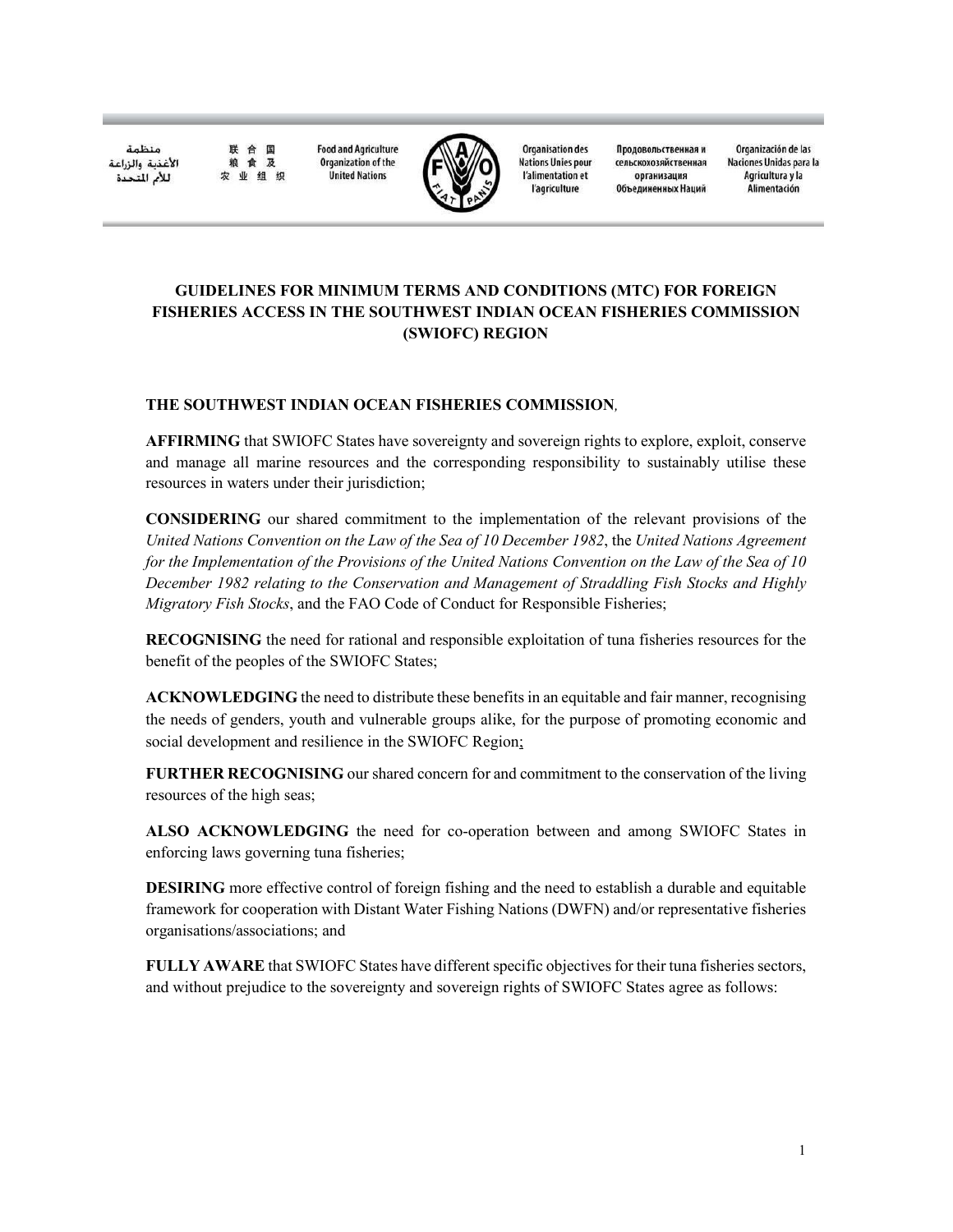### 1. Definitions

For the purpose of these Guidelines:

- "automatic identification system" or "AIS" means an automatic tracking system used on ships (a) and by vessel traffic services for identifying and locating vessels by electronically exchanging data with other nearby ships, AIS base stations, and satellites;
- (b) "by-catch" means all living and non-living organisms incidentally caught while fishing for tuna and tuna-like species, including any by-products, Endangered, Threatened and Protected Species and discards of the catch:
- "FAO" means the Food and Agriculture Organization of the United Nations;  $(c)$
- $(d)$ "fish aggregating device" means any device, whether natural, partially man-made, or completely man-made, whether anchored or not, that is deployed and monitored for the purpose of aggregating fish to assist with "fishing" operations;
- "fishing" means:  $(e)$ 
	- to search for, locate, attract, catch, take, harvest or transport fish;  $(i)$
	- $(ii)$ to attempt to search for, locate, catch, take, or harvest fish;
	- (iii) to engage in any other activity, which can reasonably be expected to result in the locating, catching, taking or harvesting of fish; or
	- (iv) any operations at sea, including by air, directly in support of or in preparation for any activity described in sub-paragraphs (i) to (iii).
- (f) "fishing trip" means any period, during which a fishing vessel is searching for, attracting, locating, catching, taking or harvesting fish or any activity which can reasonably be expected to result in the attracting, locating, catching, taking or harvesting of fish or is in operation in support of, or in preparation for, fishing, including the landing, packaging, processing, transhipping or transporting of fish that have not been previously landed at a port, as well as the provisioning of personnel, fuel, gear and other supplies at sea. The fishing trip:
	- (i) Commences when the vessel
		- $a.$ Leaves any place at which that vessel is moored or berthed or launched; or
		- b. After transhipment of part or whole catch.
	- (ii) Ends when the vessel
		- $a_{\cdot}$ Returns from the sea to a place at which the license holder using the vessel is licenced or authorised to land fish and any fish are removed from the vessel or the vessel with the fish on board is removed from the water; or
		- b. When a vessel tranships at sea under the overall coordination of IOTC and/or under the relevant Regional Fisheries Bodies.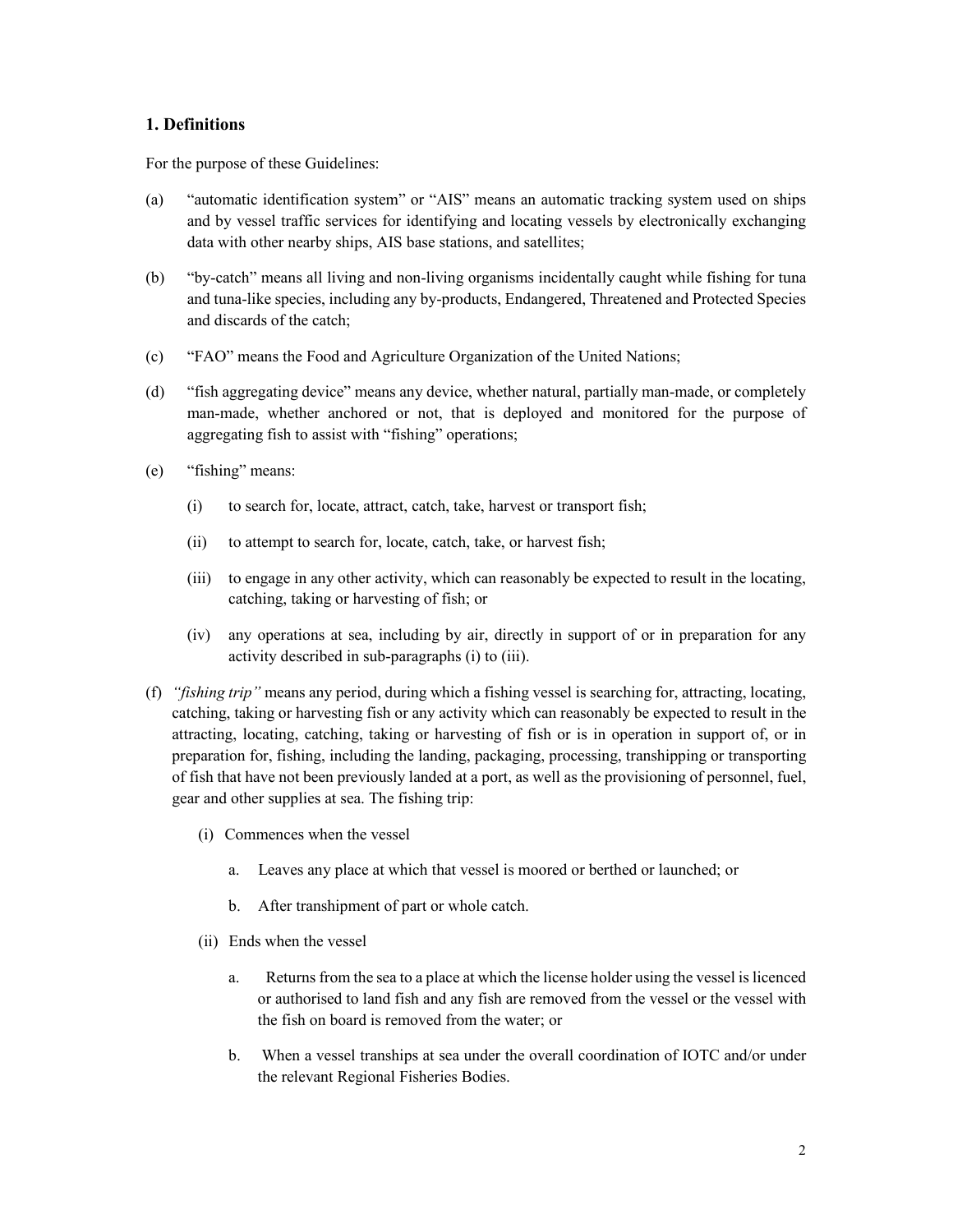- "foreign fishing vessel" means any foreign flagged vessel engaged in "fishing," as defined in  $(g)$ these Guidelines, for tuna and tuna-like species within Exclusive Economic Zone the waters under the jurisdiction of a SWIOFC State other than its flag State;
- $(h)$ "ILO" means the International Labour Organization;
- $(i)$ "IMO" means the International Maritime Organization;
- "IOTC" means the Indian Ocean Tuna Commission;  $(j)$
- $(k)$ "IOTC Resolutions" means any conservation and management measure or other decision adopted by the IOTC and binding on its Members;
- "IOTC Resolution on PSM" means the IOTC Resolution 16/11 on Port State Measures to  $(1)$ Prevent, Deter and Eliminate Illegal, Unreported and Unregulated Fishing, and any subsequent amendment thereto;
- "IUU fishing" refers to activities set out in paragraph 3 of the 2001 FAO International Plan of  $(m)$ Action to Prevent, Deter and Eliminate Illegal, Unreported and Unregulated Fishing;
- $(n)$ "non-compliant vessel" or "IUU vessel" means any fishing vessel, supply vessel, or transport vessel that engaged or currently engages in fishing or related activities in contravention of the relevant national and international laws and regulations, including those vessels listed in the IUU lists of RFMOs;
- "supply vessel" means any vessel that is engaged in carrying, deploying, retrieving, searching  $(0)$ for, or monitoring FADs, as well as those that assist fishing vessels with re-supplying, changing or transferring crew, and other supporting services;
- "SWIOFC" means Southwest Indian Ocean Fisheries Commission:  $(p)$
- "SWIOFC State" means a Member of SWIOFC;  $(q)$
- $(r)$ "transhipment" means transfer from one vessel to another vessel, directly or indirectly, of fish or fish products, gears, provisions and crew;
- "transport vessel" means any vessel, refrigerated or not, that is engaged in transporting goods,  $(s)$ including harvested fish, from a fishing vessel to other vessels, to port, or to an offshore terminal;
- "vessel monitoring system" or "VMS" means a system that transmits automatically data on the  $(t)$ fishing vessel identification, geographical position, date, time, course and speed by satellitetracking devices installed on board fishing vessels to the fishing monitoring center of the flag State;
- $(u)$ "vessel operator" means any person who is in charge of, directs, or controls a vessel, including the owner, charterer and master;

### 2. Scope

These Guidelines are voluntary in nature. These Guidelines also contain provisions that may be 2.1 or have already been given binding effect by means of other obligatory legal instruments amongst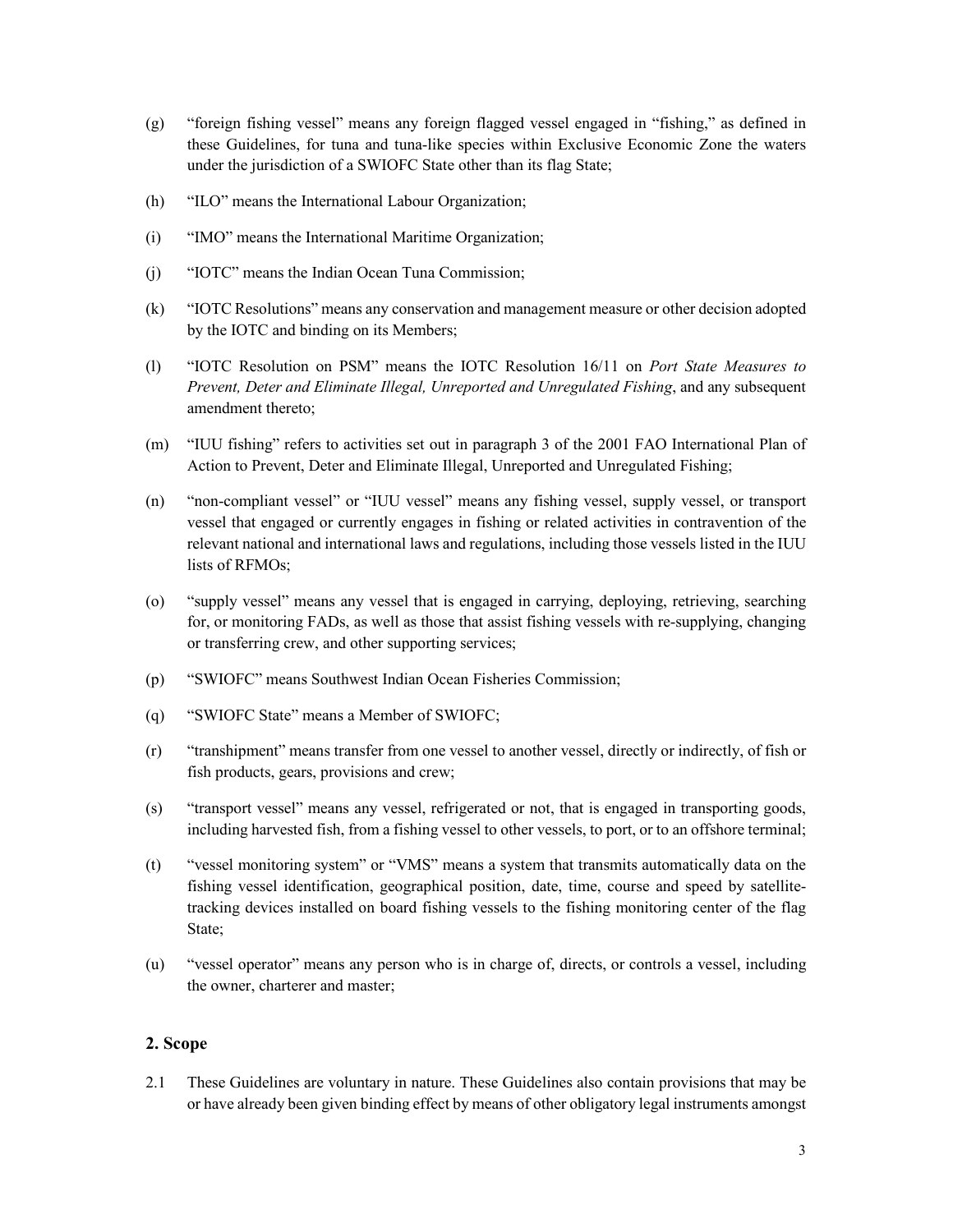the SWIOFC States, such as the Agreement for the Establishment of the Indian Ocean Tuna Commission ("the IOTC Agreement"), the Agreement on Port State Measures to Prevent, Deter and Eliminate Illegal, Unreported and Unregulated Fishing ("PSMA").

- These Guidelines are consistent with, and draw on, international and regional instruments,  $2.2^{\circ}$ including the United Nations Convention on the Law of the Sea of 10 December 1982, the United Nations Agreement for the Implementation of the Provisions of the United Nations Convention on the Law of the Sea of 10 December 1982 relating to the Conservation and Management of Straddling Fish Stocks and Highly Migratory Fish Stocks (UNFSA), the FAO Code of Conduct for Responsible Fisheries ("the Code of Conduct"), and the 2001 FAO International Plan of Action to Prevent, Deter and Eliminate Illegal, Unreported and Unregulated Fishing ("the International Plan").
- $2.3$ These Guidelines are addressed to SWIOFC States, at all levels of the country, as well as to flag States of vessels operating in the SWIOFC Region, fishing associations, sub-regional, regional and global organizations, whether governmental or non-governmental, and all persons, including vessel operators, engaged in fishing and fishery-related activities.
- 2.4 The Guidelines should apply to the conservation and sustainable utilisation of tuna and tuna-like species, including by-catch, of the SWIOFC Region.
- $2.5$ These Guidelines should apply to foreign fishing, supply and transport vessels seeking access to tuna and tuna-like species within the waters under the jurisdiction of a SWIOFC State.
- $2.6$ [Nothing in these Guidelines shall prejudice the rights, jurisdiction and duties of SWIOFC States under international law.]
- $2.7$ These Guidelines should be interpreted and applied in accordance with national legal systems and their institutions.

### 3. Objective

The objective of these Guidelines is to establish a common access regime for the foreign fishing of tuna and tuna-like species in the SWIOFC Region in order to:

- improve and generate sustainable economic benefits for the SWIOFC States; a.
- improve conservation and management of tuna and tuna-like species, including by-catch;  $\mathbf{b}$ . and
- monitor and control fishing activities more efficiently and effectively.  $\mathbf{c}$ .

#### 4. Pre-inspection of fishing vessels

 $4.1$ Prior to granting a license to fish for tuna and tuna-like species, a participating State shall ensure that the petitioning vessel has been pre-inspected by a participating States' designated authority. Participating States will identify and publicize designated ports suitable for pre-inspection.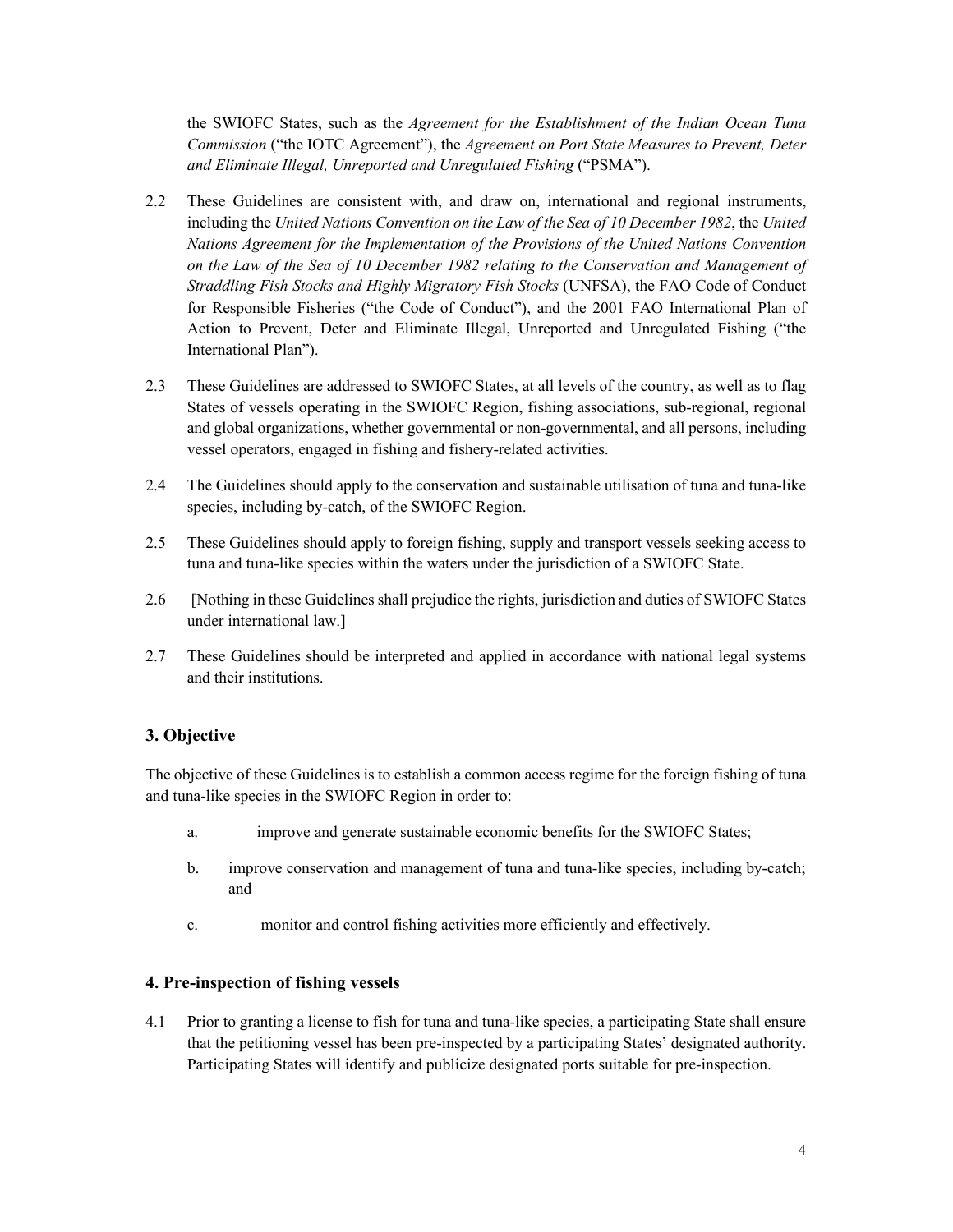- $4.2$ The validity of this inspection should be 12 months. In the event of a change in the vessel's name, flag, characteristics or ownership, a new inspection should be conducted.
- 4.3 SWIOFC States endeavour to develop a framework to ensure that pre-inspection of fishing vessels to be licensed to operate in the SWIOFC Region is conducted according to an annual agreed pre-inspection plan.

# 5. Conditions to operate

All foreign fishing vessels, including supply and transport vessels, operating in the waters under the jurisdiction of a SWIOFC State in regards to tuna and tuna-like species should:

- maintain registration on the IOTC Record of authorized vessels;  $\mathbf{a}$
- $\mathbf{b}$ . maintain a valid authorisation to fish (ATF) issued by their respective flag State; and
- $\mathbf{c}$ possess a valid license issued by the relevant SWIOFC State and carry it on board at all times.

# **6. Conditions for licensing**

- Prior to granting a license to fish for tuna and tuna-like species or operate as an affiliated supply 6.1 or transport vessel, a SWIOFC State should ensure that the applying vessel, including support and transport vessels:
	- has been pre-inspected by the relevant authorities of the a SWIOFC State; a.
	- $\mathbf{b}$ . maintains registration on the IOTC Record of authorized vessels;
	- maintains a valid authorization to fish (ATF) issued by its flag State; and  $\mathbf{c}$ .
	- $d_{-}$ does not appear on any existing IUU vessel list, has no evidence that the vessel has conducted IUU fishing or has connection to IUU fishing or other fisheries related crime activities;
	- does not have a history of IUU fishing and maintains good standing in terms of e. compliance with its legal obligations.
- 6.2 In the event a vessel does have a history of IUU fishing, but has changed name, flag, vessel specifications owner or operator, a State may refuse to issue it with a fishing license in accordance with the applicable national laws and regulations, as well as any international instruments applicable to the issuing State. If a license is issued, the State should take all necessary measures to ensure a more stringent MCS action of the said vessel.
- 6.3 When issuing a license to fish for tuna and tuna-like species or to operate as a supply or transport vessel affiliated to a foreign licensed fishing vessel, a State should ensure that:
	- the license application process is consistent with the standardized process outlined in a. these Guidelines, including a standardized application form and timeline;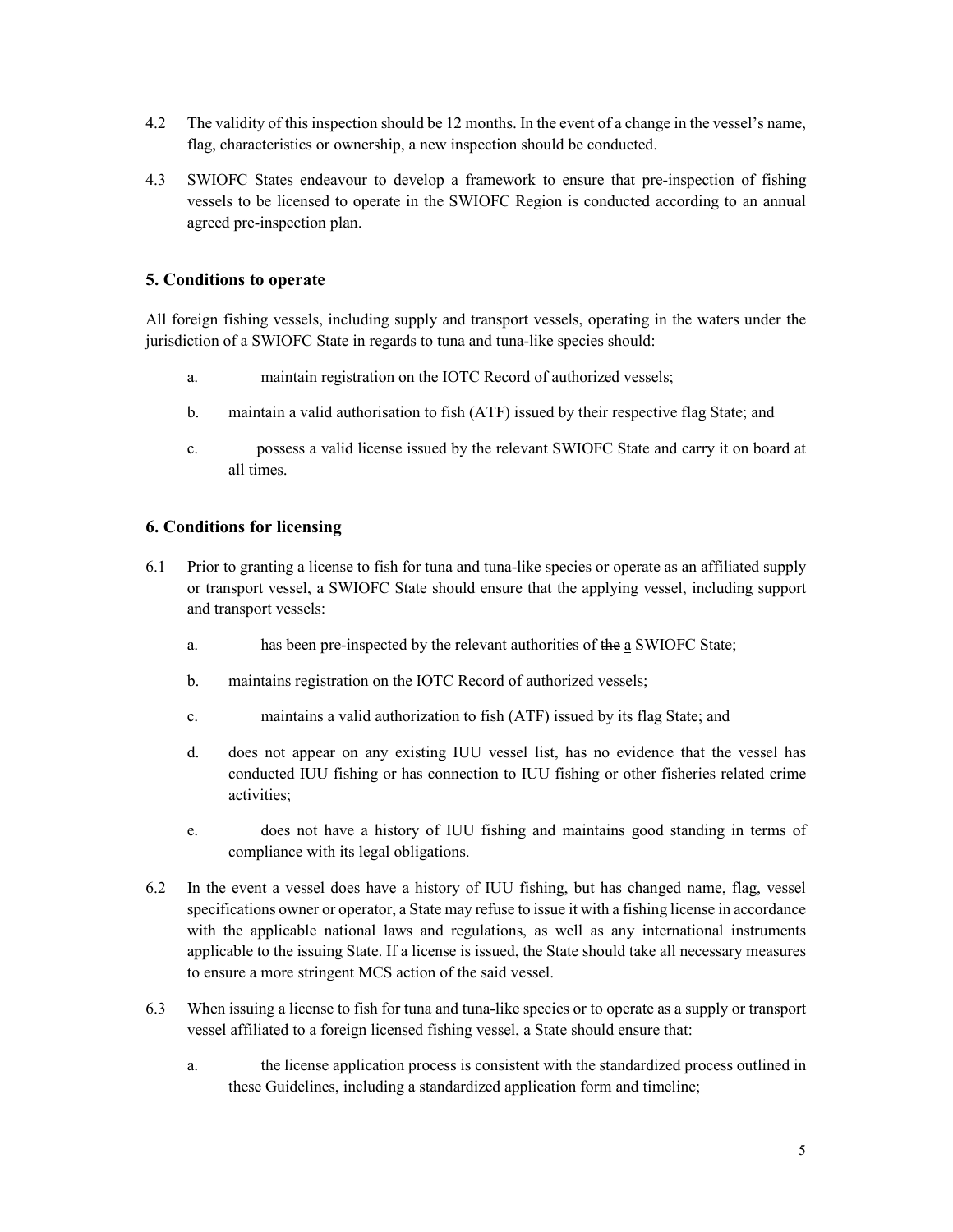- $b_{\cdot}$ the license is issued to an operator for a designated vessel;
- the license is valid for a specified period and is not transferable. In case of force  $c_{-}$ majeure or of any accident that renders the vessel inoperative or results in the loss of the vessel, a new license may be issued to the applicant for another vessel with similar specification.
- the license outlines a set of conditions and obligations that define its use, which are d. consistent with national and international law together with regional instruments and any access agreements, as applicable.

# 7. Financial compensation

- States may receive financial compensation for permitting a fishing, supply or transport vessel to 7.1 operate within waters under their national jurisdiction with due consideration of, *inter alia*, potential catch, its potential value based on a prevailing market price, and the cost of management in regard to tuna and tuna-like species resources.
- $7.2$ States will strive to work together to standardise and harmonise financial compensation for access to resources of tuna and tuna-like species within waters under their national jurisdiction with at least a minimum of twelve (12%) percent of the average prevailing market value of the tuna and tuna-like species resources.
- $73$ Any financial compensation should be paid into a designated Government account of the licensing State.

# 8. Regional record of foreign licensed vessels

- 8.1 SWIOFC States should compile and publish a regional record of the foreign fishing vessels, including supply and transport vessels, licensed to operate in the SWIOFC Region in regards to tuna and tuna-like species.
- 8.2 States should submit daily an update to the list of their licensed foreign fishing vessels when licences are issued, including supply and transport vessels, in order to ensure that the regional record is current and valid.
- 8.3 The regional record should be established and be available on the internet. It should include relevant compliance information for the listed vessels, including compliance information such as a good standing list.

### 9. Flag State or fishing association responsibility

 $9.1$ The flag State of foreign fishing vessels licensed to operate in waters under jurisdiction of a SWIOFC State should collaborate with SWIOFC States to ensure the compliance of its flagged vessels with the applicable international law, laws and regulations of the SWIOFC State and the flag State, respectively. This includes comprehensive monitoring of its flagged vessels through adequate electronic tracking systems, cooperation and international agreements with the relevant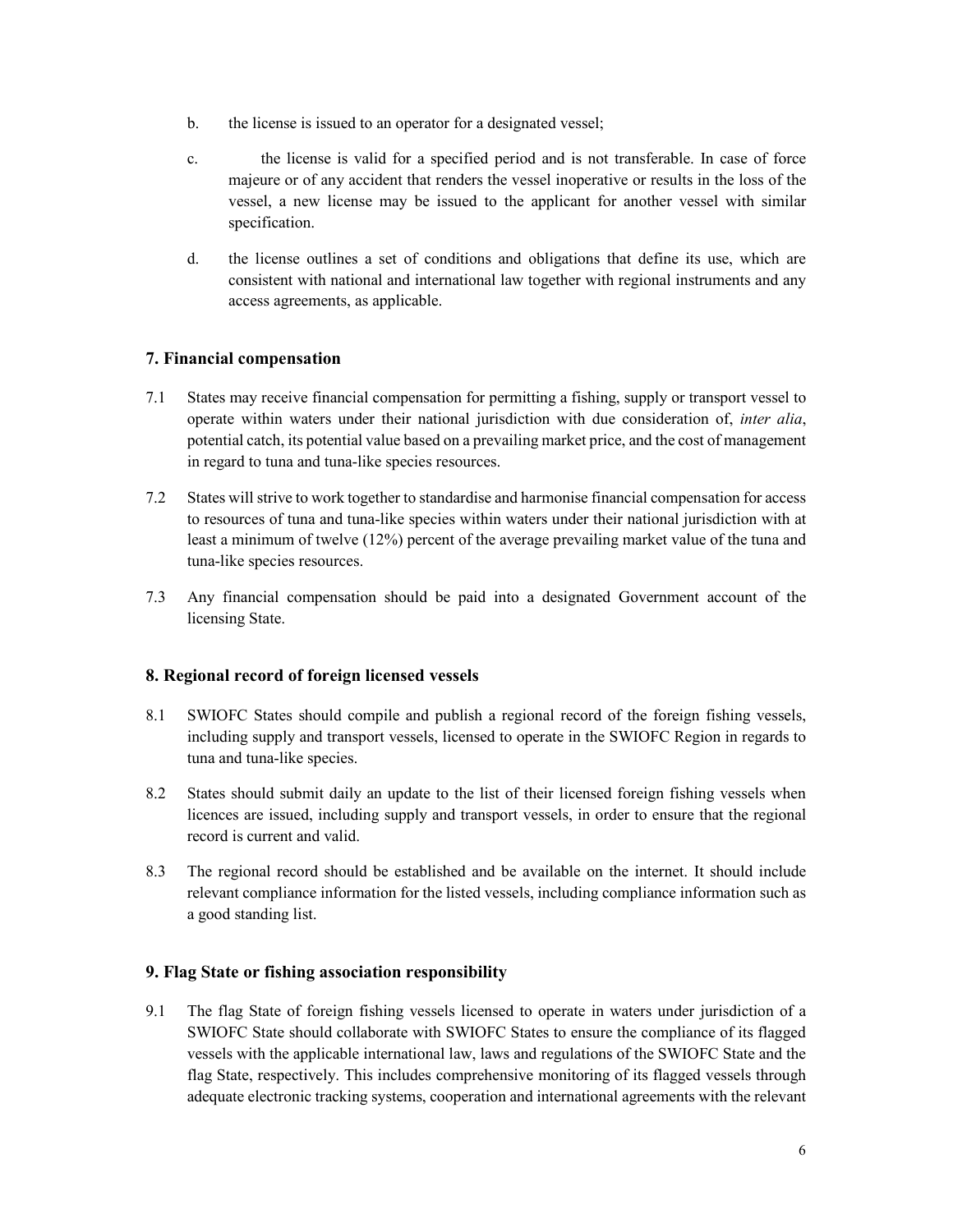SWIOFC States (such as timely responses to queries and the sharing of information), and investigations and actions taken against vessels believed or found to be non-compliant.

9.2 The fishing associations through which vessels received licences to operate in waters under jurisdiction of a SWIOFC State should ensure compliance of their vessels with the SWIOFC State's laws and regulations and the terms of any access agreements under which they operate.

#### 10. Fishing zones

- 10.1 No licensed foreign fishing vessels, including supply and transport vessels, should be permitted to operate within the internal waters, archipelagic waters (in the case of an archipelagic State), or territorial sea, or in any other restricted or protected area of a SWIOFC State.
- 10.2 SWIOFC States should provide to the foreign licensed fishing vessels with geographical coordinates of the licencing states' restricted and protected areas.

### 11. Vessel reporting requirements

- 11.1 SWIOFC States should require all licensed foreign fishing vessels, including supply and transport vessels, operating in regard to tuna and tuna-like species to provide the position of, and, where applicable, quantity and type of catch by species on board the vessel as follows:
	- Within 6 to 24 hours prior to the entry into and departure from waters under their a. respective jurisdiction; and
	- $\mathbf{b}$ . At least 24 hours prior to the entry into or departure from one of its ports.
- 11.2 SWIOFC States should require all licensed foreign fishing vessels, operating in regards to tuna and tuna-like species to report the quantity and type of catch by species harvested after each fishing trip.
- 11.3 SWIOFC States should collaborate to establish standardized reporting forms, in line with those adopted by the IOTC, including the IOTC Resolutions and reporting requirements on logbooks. These forms should be fully and accurately completed prior to their timely submission. The logbook should be kept current at all times, in the English or French language(s), and produced on demand to authorised officers during inspection and whenever required.

### **12. Regional Observers**

- 12.1 SWIOFC recommends that, subject to the applicable rules and procedure and the availability of the necessary resources, a Regional Observer Programme (ROP) is to be established within the framework of the SWIOFC. To the extent possible, the SWIOFC should make the necessary arrangements with on-going initiatives in other regional organizations as well as at continental level for the implementation of such a programme.
- 12.2 The objectives of the ROP should be to collect both scientific and fisheries data for scientific and management purposes in line with relevant IOTC Resolutions.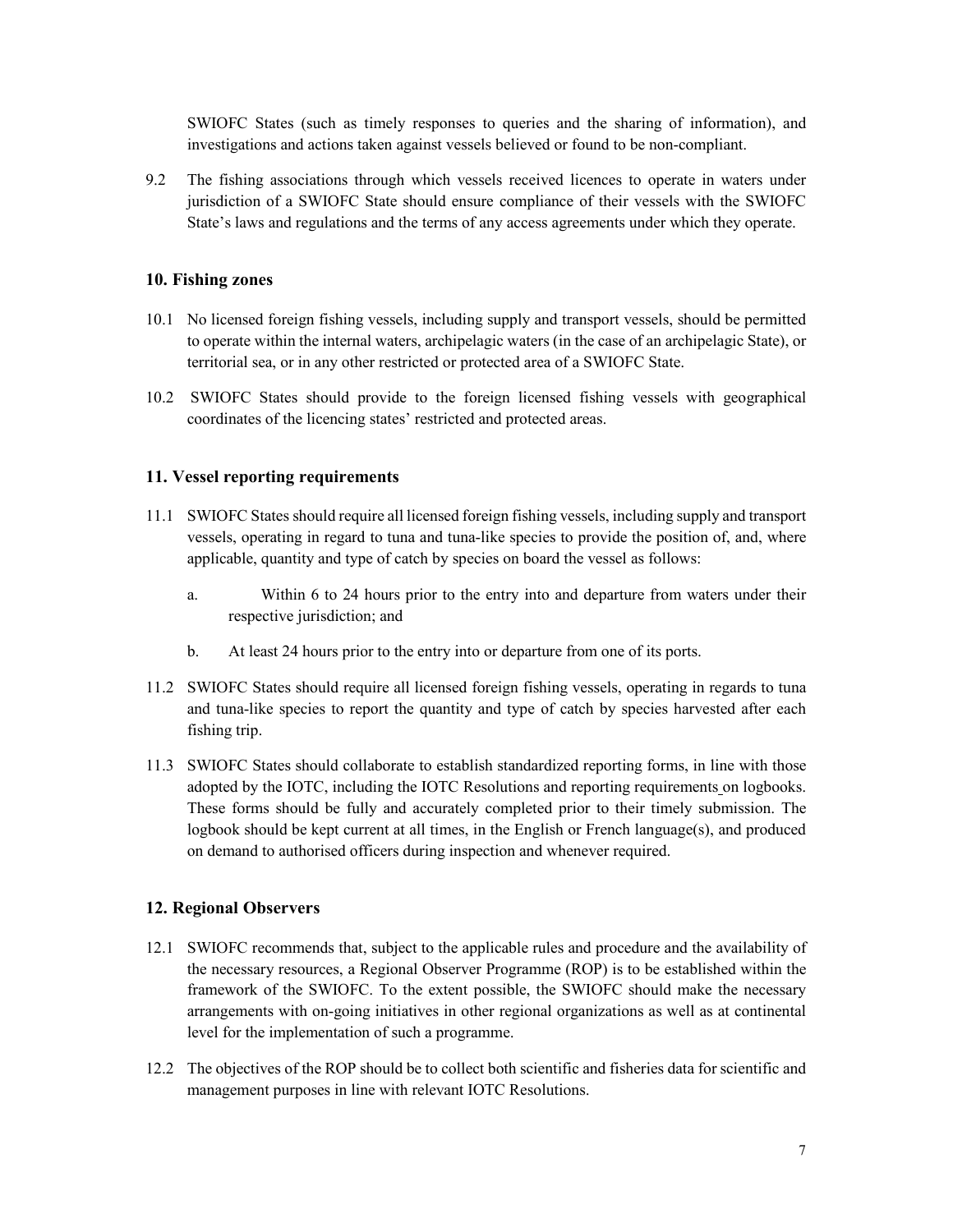- 12.3 The ROP may apply to fishing vessels authorized to fish in the waters under the national jurisdiction of States of the SWIOFC and on high seas under the provisions of IOTC. A regional observer on-board a fishing vessel operating in the waters under the jurisdiction of SWIOFC States as well as on the high seas in the same fishing trip will need to be authorised also by the flag State of the fishing vessel.
- 12.4 The observer coverage will be at a level that is equitable between fishing methods, such as purse seine, longline and pole and line, and in line with the relevant IOTC Resolutions on observer coverage.
- 12.5 SWIOFC States may consider recovering costs for implementing the ROP through levies imposed by national licencing authorities on the fishing industry.
- 12.6 Irrespective of his/her nationality, the observer should be fully accommodated on board the vessel and provided with conditions of a level accorded to officers in line with the applicable international legal instruments, including those developed by the ILO and the IMO.
- 12.7 In case of non observance or breach of the international rules for the safety and protection of observers against bribing, threatening, intimidation, assault and/or sexual harassment, the relevant coastal and flag States may collaborate and adopt in a coordinated manner penalties and sanctions under their respective jurisdictions. These penalties may include, but not be limited to, the suspension of fishing access to the SWIOFC Region.

#### 13. Vessel Monitoring System (VMS) and Automatic Identification System (AIS)

- 13.1 SWIOFC States should require all licensed foreign fishing vessels, supply and transport vessels, to maintain and operate an approved and functioning VMS and satellite AIS.
- 13.2 SWIOFC States should decide upon and require licensed foreign fishing vessels, supply and transport vessels to maintain standardised and compatible VMS and satellite AIS.
- 13.3 SWIOFC States should undertake all necessary measures to build capacity for receiving, compiling, and sharing all transmission data in a standardised and harmonized format.
- 13.4 To the extent possible, SWIOFC States should share VMS data according to jointly agreed principles and the applicable confidentiality rules.
- 13.5 SWIOFC States should require licensed foreign fishing vessels, supply and transport vessels to transmit VMS position data, or agree for the coastal States to re-transmit its VMS data to all SWIOFC States, at a minimum interval of every two hours, when located within the waters under jurisdiction of a SWIOFC State.
- 13.6 Licensing States should require licensed vessels to transmit data through other means in the case of a VMS or AIS malfunction, and commit to repairing any such malfunction within seven (7) days to reinstate regular data transmissions, or to return to a port designated by the licencing coastal State. The relevant SWIOFC State may agree on special arrangements to allow the vessel to continue fishing. Such special arrangements may include: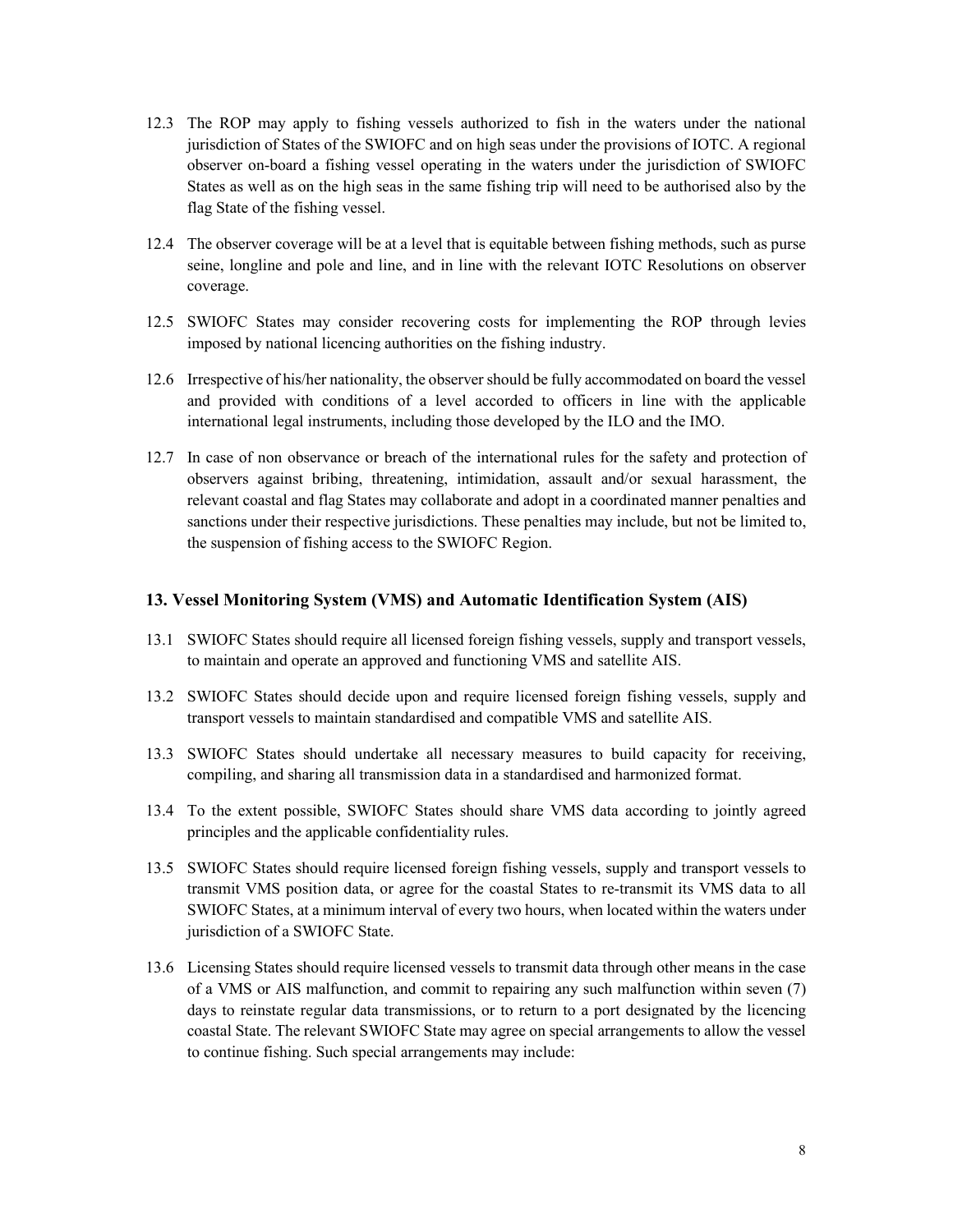- Reporting of the vessel's hourly positions at least once every 4 hours by electronic a. means to the relevant national authorities, including the following: date, time (UTC), latitude and longitude in degrees, minutes and decimal minutes, course (true direction), and speed (knots);
- $\mathbf{b}$ . Notice of estimated time and port of arrival; and
- A copy of the vessel track for the voyage for verification purposes.  $\mathbf{c}$ .
- 13.7 Each SWIOFC State should keep a record of the frequency of VMS breakdowns in order to discourage repeated use or abuse of these special arrangements.
- 13.8 SWIOFC States should agree on a minimum VMS administrative fee, unless this fee is included in the licence fee.

### 14. Appointment of Agent

- 14.1 Each coastal State should require the flag States' fishermen's associations, and operators of licensed foreign fishing vessels, supply and transport vessels to appoint a certified agent from the coastal State. The coastal State should hold the agent legally accountable for the vessel and its activities, including the ability to receive documentation of and respond to legal processes.
- 14.2 Coastal States should establish and maintain a public list of agents. Coastal States should require agents to provide a bond, be a continuous resident of good standing, without a criminal record or any historical or present involvement in IUU fishing and associated activities.

#### 15. Foreign Fishing Vessel in Transit

- 15.1 SWIOFC States should require any foreign fishing vessel that does not maintain a license to fish to keep all fishing gear securely stowed when transiting through the waters under the jurisdiction of SWIOFC States.
- 15.2 SWIOFC States should require any foreign fishing vessel transiting through waters under their jurisdiction to communicate the purpose, date, time, geographical position, and quantity and type of fish on board upon entry to and departure from the waters under their jurisdiction. A vessel that does not provide this report should be subject to inspections at the next port of call.
- 15.3 SWIOFC States should require the transiting foreign fishing vessel to maintain valid satellite and coastal AIS transmission at maximum strength while transiting in waters under jurisdiction of a **SWIOFC State**

### 16. Vessel and gear markings

SWIOFC States should require:

a. all licensed, foreign fishing vessels to be clearly marked in accordance with the FAO Standard Specifications for the Marking and Identification of Fishing Vessels, and the relevant IOTC Resolutions; and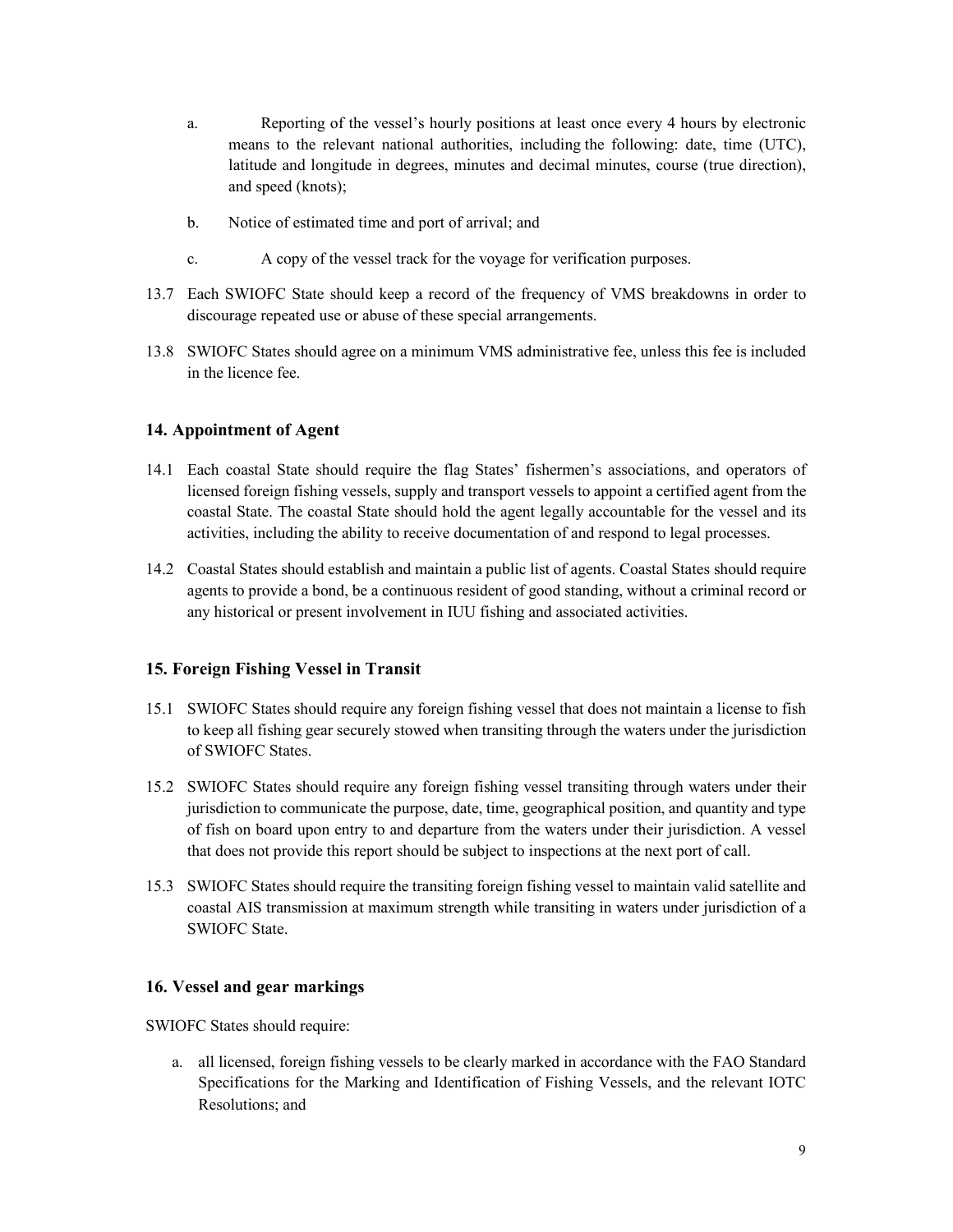b. the gear marking to be based on relevant FAO guidelines, standards, and recommendations on the marking of fishing gears.

### 17. Authorised gear

SWIOFC States should require all licensed foreign fishing vessels to only carry on board authorized fishing gears when in waters under the jurisdiction of any SWIOFC State.

### 18. Use of Fish Aggregating Devices (FADs)

- 18.1 SWIOFC States should require that all licensed foreign fishing vessels, and supply and transport vessels that carry, deploy, retrieve, or in any other way operate with FADs to maintain a standardized FAD logbook, or equivalent, within the Southwest Indian Ocean region in accordance with the relevant IOTC Resolutions.
- 18.2 SWIOFC States should require FAD logbooks to be submitted to the competent authority of the licensing State on a monthly basis.
- 18.3 SWIOFC States should require that all FADs are clearly marked in accordance with the relevant IOTC Resolutions and international best practices.
- 18.4 SWIOFC States should require that all deployed drifting FADs be locatable by satellite and retrievable, and any lost FADs should be reported by the operator or agent to the licensing State.
- 18.5 SWIOFC States may decide the number of FADs deployed by licensed vessels in waters under their jurisdiction. This number should not exceed the number of drifting FADs set in the relevant **IOTC** Resolutions.

### 19. Foreign fishing vessels in port

SWIOFC States should require that all foreign fishing vessels that utilize one of their ports or offshore terminals should comply with all applicable port State measures, in line with the PSMA and the IOTC Resolution on PSM, including any relevant requirement for advance notice and cooperation and compliance with inspection procedures.

### 20. Transhipment

- 20.1 SWIOFC States should require all transport vessels to be registered on the IOTC Record of authorised vessels.
- 20.2 SWIOFC States should only allow transhipment to occur at designated ports or offshore terminals, in accordance with the PSMA and the IOTC Resolution on PSM. At-sea transhipments by any fishing vessel should be prohibited within waters under the jurisdiction of a SWIOFC State, unless the safety of the vessel and crew is at risk, and authorization is issued by the licensing State.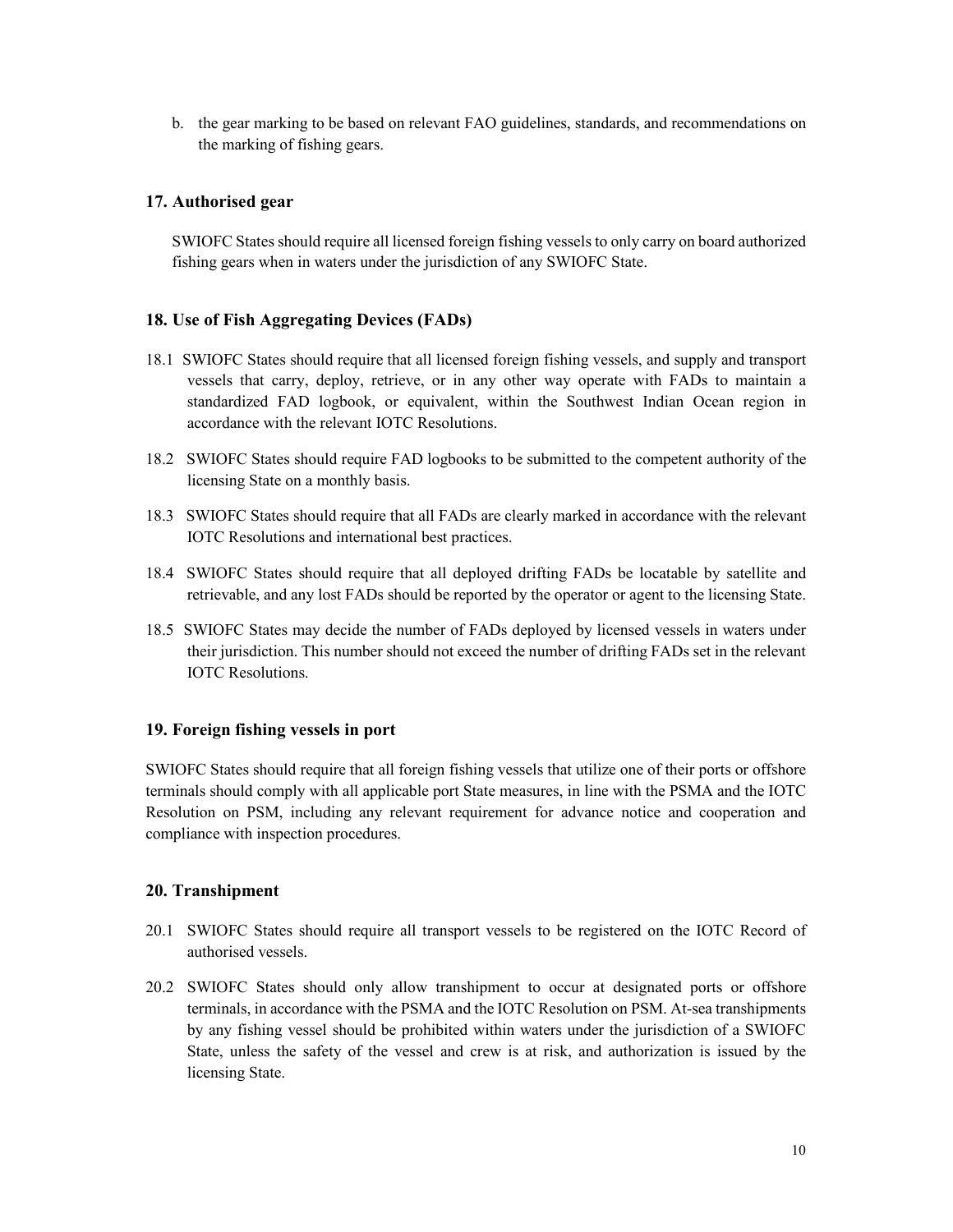- 20.3 In order to tranship within a SWIOFC State's designated ports or offshore terminals, the fishing vessel should:
	- a. bush Submit a request for permission to tranship in port or at an offshore terminal at least 24 hours in advance, providing the details of the quantity and species of catch to be transhipped and the desired time and designated port/offshore terminal and the name of receiving vessel;
	- b. If authorised, the fishing vessel should be required to pay the associated fee upon arrival in port or offshore terminal;
	- c. Facilitate the activities and inspections of the SWIOFC States' competent authorities without interference, intimidation, or obstruction and allow the competent authorities access to all relevant areas of the vessel and information, including holds, records, and gear;
	- d. Submit a transhipment declaration to the port State, the vessel's flag State, and any other body as required, such as the IOTC.

# **21.** Landing

- 21.1 SWIOFC States should require that all foreign fishing vessels land all their catch in one of their designated ports.
- 21.2 SWIOFC States should require that all foreign fishing vessels that intend to land fish in any of their designed ports provide at least 24-hour advance notice to the competent authority of the port State for inspection purposes. The advance notice should include the quantities, weight, and species on board and the location where the catch was made. In addition, the logbook should be submitted to the competent port State authorities for inspection and verification.

### **.22 yB -c ta ch a dn d si cards**

- 22.1 All licensed fishing vessels should land all bycatch at a designated port and should not discard at sea fish except for endangered threatened and protected species (ETPs) which should be released immediately after capture to minimize mortality.
- 22.2 SWIOFC States should require all licensed fishing vessels to comply with the relevant national and international laws, including relevant IOTC Resolutions and international best practices on bycatch mitigation solutions and devices.
- 22.3 To the extent possible, SWIOFC States and vessel operators should endeavour to make the maximum benefits on the use of by-catch for food security and value addition. SWIOFC States should undertake adequate measures to ensure that the SWIO is the final destination for by-catch.
- 22.4 Coastal States are encouraged to put in place an appropriate mechanism for sharing benefits arising from by-catch caught by vessels fishing in their respective waters.